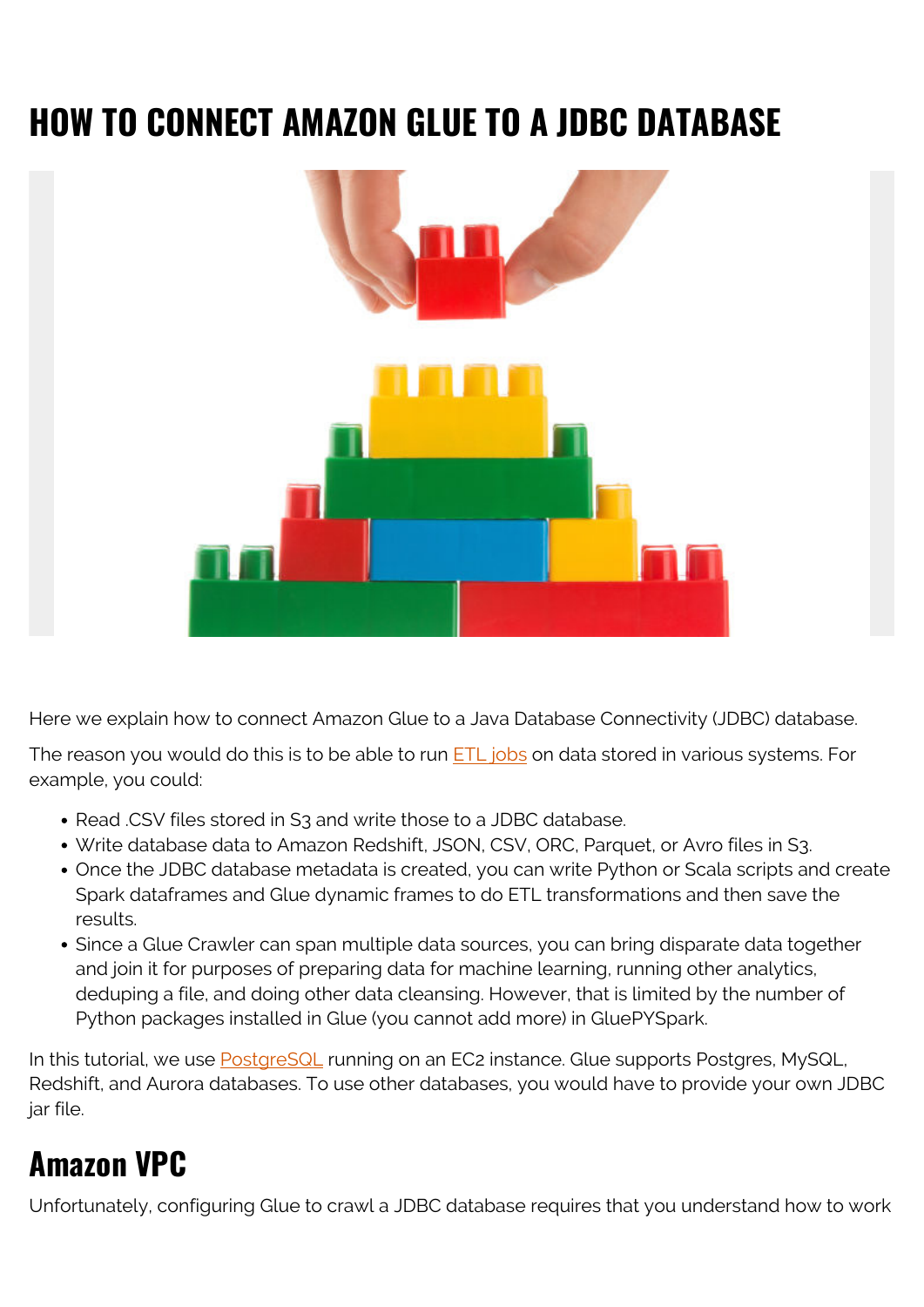with Amazon VPC (virtual private clouds). I say unfortunately because application programmers don't tend to understand networking. Amazon requires this so that your traffic does not go over the public internet.

Fortunately, EC2 creates these network gateways (VPC and subnet) for you when you spin up [virtual](https://blogs.bmc.com/blogs/containers-vs-virtual-machines/) [machines](https://blogs.bmc.com/blogs/containers-vs-virtual-machines/). All you need to do is set the firewall rules in the **default** security group for your virtual machine.

If you do this step wrong, or skip it entirely, you will get the error:

ERROR : At least one security group must open all ingress ports. To limit traffic, the source security group in your inbound rule can be restricted to the same security group

Glue can only crawl networks in the same AWS region—unless you create your own NAT gateway.

#### **Configure firewall rule**

Look at the EC2 instance where your database is running and note the **VPC ID** and **Subnet ID.**

| .<br>t2.large<br>Instance type<br>Opt-in to AWS Compute Optimizer for recommendations.<br>Finding<br>---------<br>Learn more<br>Private DNS<br>eu-west-3.compute.internal @<br>7.43<br>Private IPs<br>Secondary private IPs<br>VPC ID<br>vpc-<br>------------<br>Subnet ID<br>subnet<br>Network interfaces<br>ethO | runn |
|--------------------------------------------------------------------------------------------------------------------------------------------------------------------------------------------------------------------------------------------------------------------------------------------------------------------|------|
|                                                                                                                                                                                                                                                                                                                    |      |
|                                                                                                                                                                                                                                                                                                                    |      |
|                                                                                                                                                                                                                                                                                                                    |      |
|                                                                                                                                                                                                                                                                                                                    |      |
|                                                                                                                                                                                                                                                                                                                    |      |
|                                                                                                                                                                                                                                                                                                                    |      |
|                                                                                                                                                                                                                                                                                                                    |      |
|                                                                                                                                                                                                                                                                                                                    |      |
|                                                                                                                                                                                                                                                                                                                    |      |
|                                                                                                                                                                                                                                                                                                                    |      |
|                                                                                                                                                                                                                                                                                                                    |      |
|                                                                                                                                                                                                                                                                                                                    |      |
|                                                                                                                                                                                                                                                                                                                    |      |
| IAM role<br>$\scriptstyle\rm m$<br>----------                                                                                                                                                                                                                                                                      |      |

**Security Groups** and pick the **default** one. You might have to clear out the filter at the top of the screen to find that.

Add an **All TCP** inbound firewall rule. Then attach the **default** security group ID.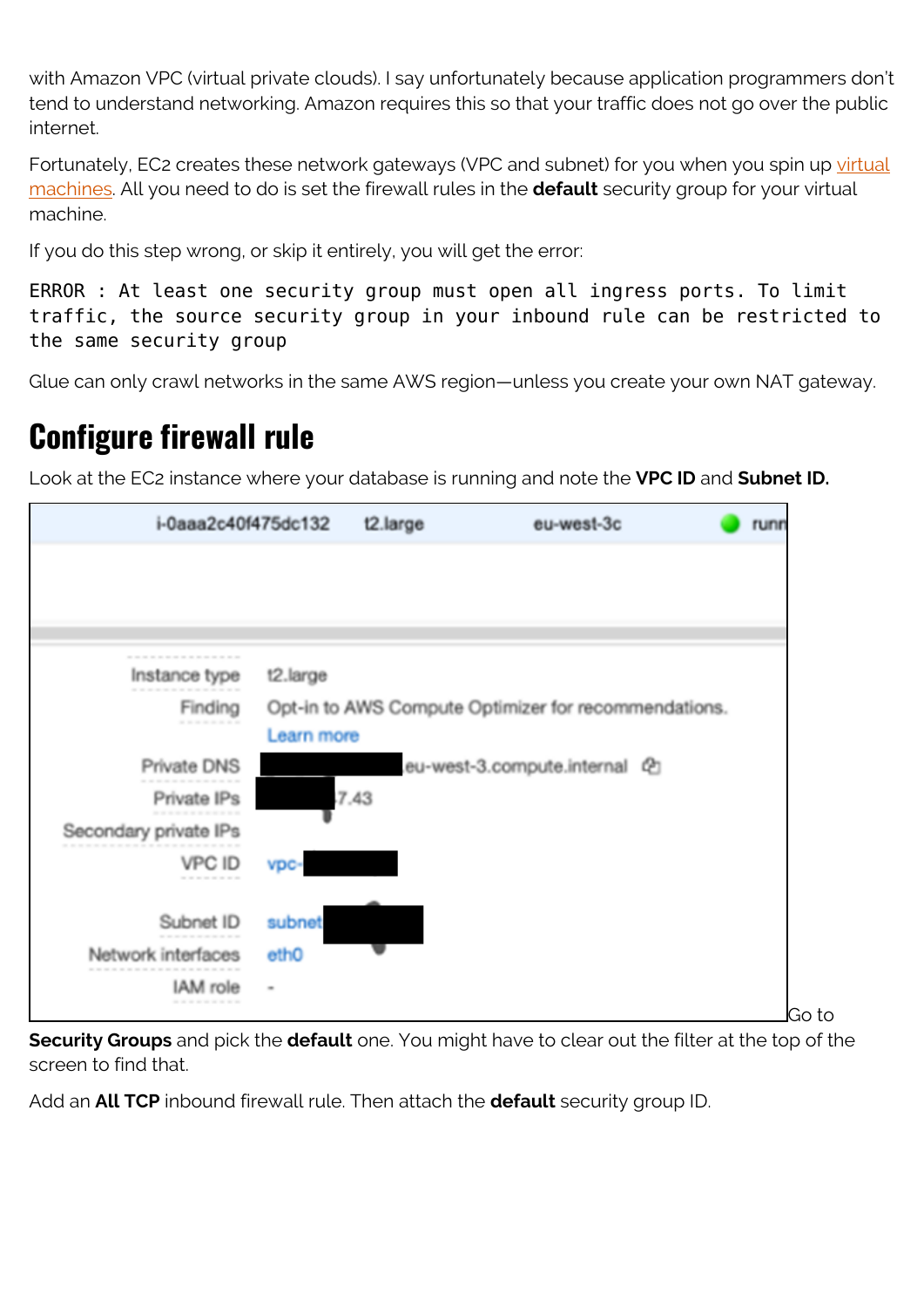| $sg-9$                                  | - default                     |                                             |                                            | Delete security group<br>Copy to new sec |
|-----------------------------------------|-------------------------------|---------------------------------------------|--------------------------------------------|------------------------------------------|
| <b>Details</b>                          |                               |                                             |                                            |                                          |
| Security group name<br><b>B</b> default |                               | Security group ID<br>g sg-9d2daef5          | Description<br>default VPC security group  | VPC ID<br>σ                              |
| Owner                                   |                               | Inbound rules count<br>3 Permission entries | Outbound rules count<br>1 Permission entry |                                          |
| <b>Inbound rules</b>                    | <b>Outbound rules</b><br>Tags |                                             |                                            |                                          |
| <b>Inbound rules</b>                    |                               |                                             |                                            | Edit inbou                               |
| Type                                    | Protocol                      | Port range                                  | Source                                     | Description - optional                   |
| All TCP                                 | TCP                           | $0 - 65535$                                 | sg-                                        | $\scriptstyle\rm m$                      |
| <b>SSH</b>                              | TCP                           | 22                                          | 0.0.0.0 / 0                                | $\sim$                                   |
| Custom TCP                              | TCP                           | 9200                                        | 0.0.0.0 / 0                                | $\scriptstyle\rm{m}$                     |

#### **Amazon Glue security groups**

Don't use your Amazon console root login. Use an IAM user. For all Glue operations they will need: **AWSGlueServiceRole** and **AmazonS3FullAccess** or some subset thereof.

Your Glue security rule will look something like this:

arn:aws:iam::(XXXX):role/service-role/AWSGlueServiceRole-S3IAMRole

#### **Create a JDBC connection**

In Amazon Glue, create a JDBC connection. It should look something like this:

Type JDBC JDBC URL jdbc:postgresql://xxxxxx:5432/inventory VPC Id vpc-xxxxxxx Subnet subnet-xxxxxx Security groups sg-xxxxxx Require SSL connection false Description Username xxxxxxxx Created 30 August 2020 9:37 AM UTC+3 Last modified 30 August 2020 4:01 PM UTC+3

#### **Define crawler**

Create a Glue database. This is basically just a name with no other parameters, in Glue, so it's not really a database.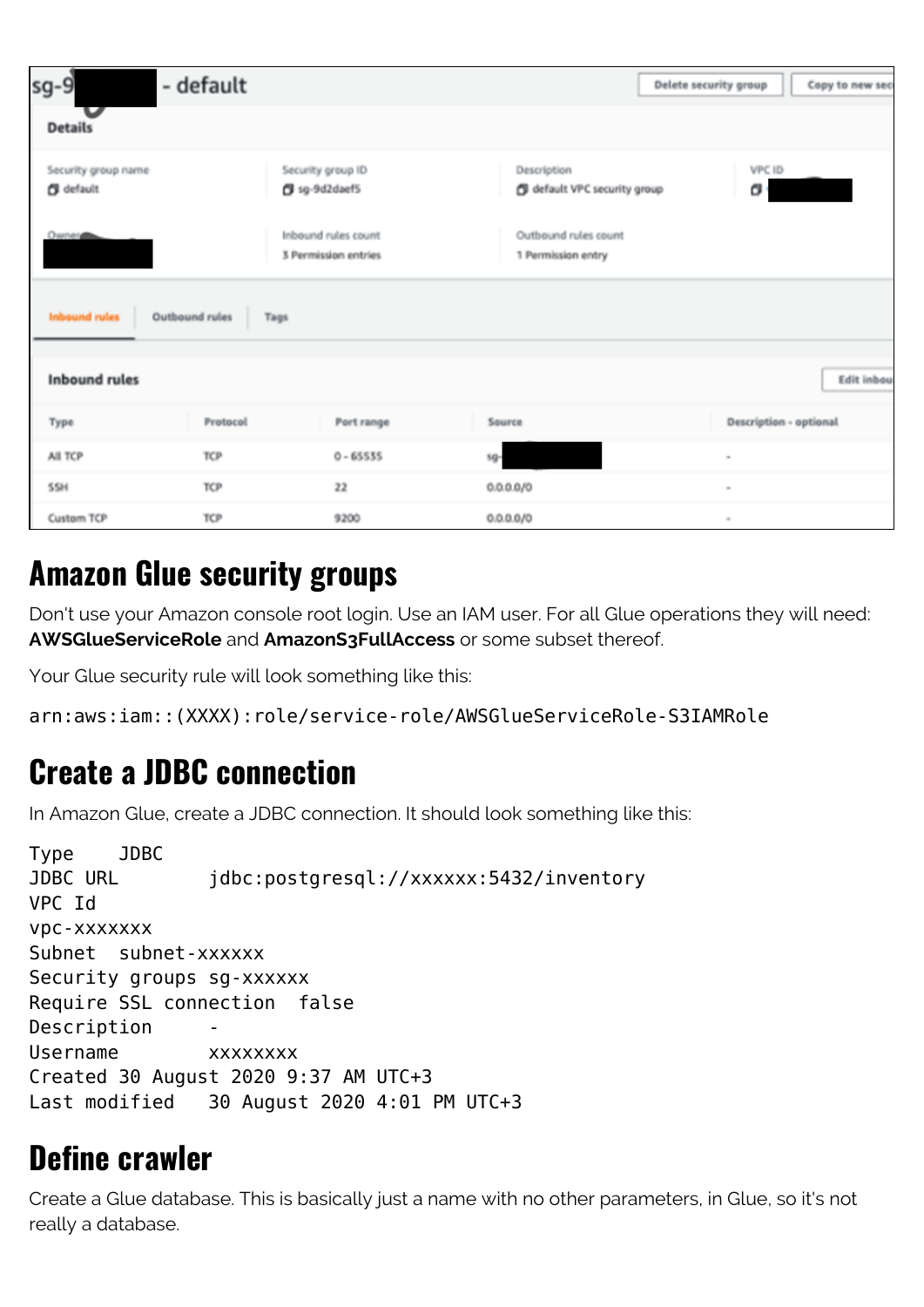Next, define a [crawler to run](https://blogs.bmc.com/blogs/amazon-glue-crawler/) against the JDBC database. The **include path** is the **database/table** in the case of PostgreSQL.

For other databases, look up the JDBC connection string.

| Crawlers > orders                       |                                           |
|-----------------------------------------|-------------------------------------------|
|                                         |                                           |
| Edit<br><b>Run crawler</b>              |                                           |
|                                         |                                           |
|                                         |                                           |
| Name                                    | orders                                    |
| Description                             |                                           |
| Create a single schema for each S3 path | false                                     |
| Security configuration                  |                                           |
| Tags                                    | $\qquad \qquad \blacksquare$              |
| <b>State</b>                            | Ready                                     |
| Schedule                                |                                           |
| Last updated                            | Sun Aug 30 16:03:48 GMT+300 2020          |
| Date created                            | Sun Aug 30 09:38:16 GMT+300 2020          |
| Database                                | inventory                                 |
| Service role                            | service-role/AWSGlueServiceRole-S3IAMRole |
| <b>Selected classifiers</b>             |                                           |
| Data store                              | JDBC                                      |
| Connection                              | orders postgreSQL                         |
| Include path                            | inventory/customers                       |
| <b>Exclude paths</b>                    |                                           |
|                                         |                                           |
| Configuration options                   |                                           |

#### **Run the crawler**

Then you run the crawler, it provides a link to the logs stored in CloudWatch. Look there for errors or success.

| Switch to the original<br>CloudWatch Logs > Log groups > /aws-glue/crawlers > orders<br>CloudWatch > |                                          |                                                                                                                           |  |  |  |  |  |
|------------------------------------------------------------------------------------------------------|------------------------------------------|---------------------------------------------------------------------------------------------------------------------------|--|--|--|--|--|
|                                                                                                      | Log events                               | C<br>Actions $\blacktriangledown$<br><b>Create Metric Fil</b>                                                             |  |  |  |  |  |
|                                                                                                      | Q "60dcafb6-8706-4130-8d01-f3a782758848" | ×<br>12h<br>1 <sub>h</sub><br>Clear<br>1 <sub>m</sub><br>Custom <b>I</b><br>30m                                           |  |  |  |  |  |
| ٠                                                                                                    | Timestamp                                | Message                                                                                                                   |  |  |  |  |  |
|                                                                                                      | 2020-08-30T16:04:12.047+03:00            | [60dcafb6-8706-4130-8d01-f3a782758848] BENCHMARK : Running Start Crawl for Crawler orders                                 |  |  |  |  |  |
|                                                                                                      | 2020-08-30T16:04:56.890+03:00            | [60dcafb6-8706-4130-8d01-f3a782758848] BENCHMARK : Classification complete, writing results to database inventory         |  |  |  |  |  |
| ٠                                                                                                    | 2020-08-30T16:04:56.890+03:00            | [60dcafb6-8706-4130-8d01-f3a782758848] INFO : Crawler configured with SchemaChangePolicy {"UpdateBehavior":"UPDATE_IN_DAT |  |  |  |  |  |
|                                                                                                      | 2020-08-30T16:04:57.924+03:00            | [60dcafb6-8706-4130-8d01-f3a782758848] BENCHMARK : Finished writing to Catalog                                            |  |  |  |  |  |
| ▸                                                                                                    | 2020-08-30T16:06:04.807+03:00            | [60dcafb6-8706-4130-8d01-f3a782758848] BENCHMARK : Crawler has finished running and is in state READY                     |  |  |  |  |  |
|                                                                                                      |                                          |                                                                                                                           |  |  |  |  |  |
|                                                                                                      |                                          |                                                                                                                           |  |  |  |  |  |

If you have done everything correctly, it will generate metadata in tables in the database. This is not data. It's just a schema for your tables.